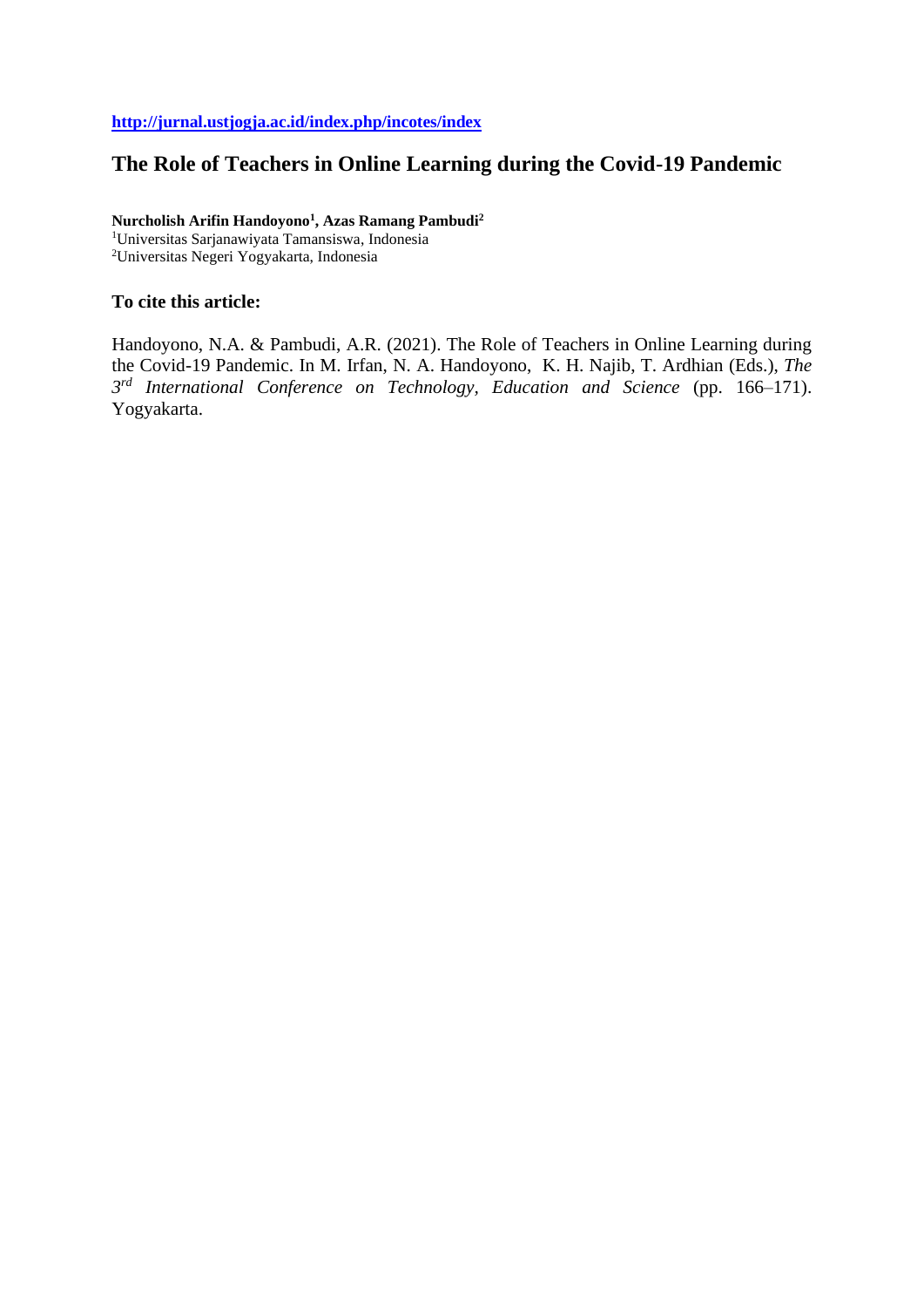**The 3rd International Conference on Technology, Education and Sciences**

InCoTES 2021 ISSN: 978-602-6258-14-4

# **The Role of Teachers in Online Learning during the Covid-19 Pandemic**

**Nurcholish Arifin Handoyono<sup>1</sup> , Azas Ramang Pambudi<sup>2</sup> Universitas Sarjanawiyata Tamansiswa, Indonesia Universitas Negeri Yogyakarta, Indonesia arifin@ustjogja.ac.id<sup>1</sup>**

| <b>Article Info</b>                                          | <b>Abstract</b>                                                                                                                                                                                                                                                                                                                                                                                                                                                                                                                                                                                                                                                                                                                                                                                                                                                                                                                                                                                                                                                                                                                                                                             |
|--------------------------------------------------------------|---------------------------------------------------------------------------------------------------------------------------------------------------------------------------------------------------------------------------------------------------------------------------------------------------------------------------------------------------------------------------------------------------------------------------------------------------------------------------------------------------------------------------------------------------------------------------------------------------------------------------------------------------------------------------------------------------------------------------------------------------------------------------------------------------------------------------------------------------------------------------------------------------------------------------------------------------------------------------------------------------------------------------------------------------------------------------------------------------------------------------------------------------------------------------------------------|
|                                                              | During the Covid-19 pandemic, schools and teachers implemented government<br>policies, namely learning from home. The role of teachers as educators must be                                                                                                                                                                                                                                                                                                                                                                                                                                                                                                                                                                                                                                                                                                                                                                                                                                                                                                                                                                                                                                 |
| <b>Keywords</b>                                              | able to adapt to the digital world so that learning can continue even in a<br>pandemic. The purpose of the study was to determine the role of teachers in                                                                                                                                                                                                                                                                                                                                                                                                                                                                                                                                                                                                                                                                                                                                                                                                                                                                                                                                                                                                                                   |
| The role of teachers<br>Online learning<br>Covid-19 pandemic | online learning during the Covid-19 pandemic. This research is a literature<br>study. The subject of the study consists of literature sources in the form of<br>published journals taken from 2010 to 2020. The data needed in the research<br>can be obtained from library sources or documents. The data that has been<br>obtained will be analyzed so that conclusions can be drawn using the analysis<br>of the Miles and Huberman model. The results of the study suggest that learning<br>success is still determined by the role of the teacher, while technology is only<br>present as a complement in the learning process. Online learning cannot be<br>separated from obstacles, both in terms of human resources and facilities and<br>infrastructure. Network limitations, lack of training were stated as the main<br>challenges faced. Some areas in Indonesia online learning is not running<br>optimally, especially in remote areas with limited technology and networks. The<br>readiness of school infrastructure, the ability of teachers to teach, and the<br>availability of facilities are other problems in the implementation of online<br>learning in Indonesia. |
|                                                              |                                                                                                                                                                                                                                                                                                                                                                                                                                                                                                                                                                                                                                                                                                                                                                                                                                                                                                                                                                                                                                                                                                                                                                                             |

#### **Keywords: The role of teachers, Online learning, Covid-19 pandemic**

# **Introduction**

Currently, various countries around the world are being hit by an outbreak of a disease caused by a virus called corona or better known as covid-19 (Corona Virus Disenses-19) (Rothan & Byrareddy, 2020). This virus originally developed in Wuhan, China. This virus outbreak is indeed very fast spreading to various countries in the world. So the World Health Organization (WHO), declared the outbreak of the Covid-19 virus as a world pandemic today (Owusu-Fordjour, Koomson, & & Hanson, 2020).

The spread of the Covid-19 virus is the cause of high death rates in various countries around the world today. Many victims have died. Even many medical personnel who became victims and died. This is a problem that must be faced by the world today, to carry out various policies, including in Indonesia. Indonesia is also feeling the impact of the spread of this virus because it is rapidly spreading to a number of regions in Indonesia.

The solution to limit the spread of the Covid-19 pandemic is that the government issues a policy to break the chain of the spread of the Covid-19 virus in Indonesia. One of the efforts made by the Indonesian government is to apply an appeal to the public to practice physical distancing, namely an appeal to maintain distance between people, stay away from activities in all forms of crowds, associations, and avoid gatherings that involve many people (Republik Indonesia, 2020). This effort is aimed at the community so that it can be done to break the chain of the spread of the Covid-19 pandemic that is currently happening.

The government implements a policy, namely Work from Home (WFH). This policy is an effort that is applied to the community so that they can complete all work at home. Education in Indonesia is also one of the areas affected by the Covid-19 pandemic. With the limitation of interaction, the Ministry of Education in Indonesia also issued a policy, namely by closing schools and replacing the learning process by using an online system.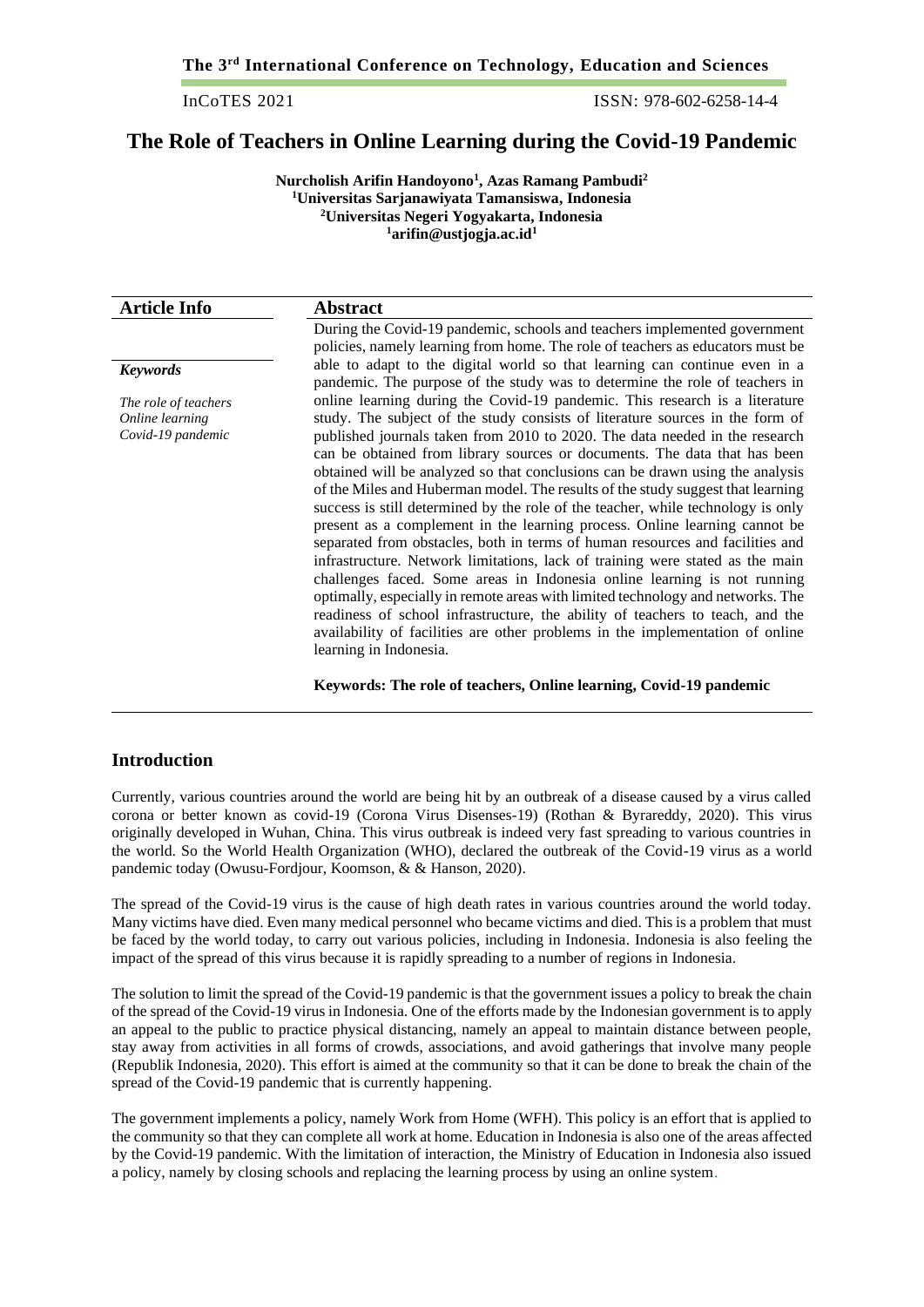Steps to learn from home and school closures must be taken to save the education sector. Based on data obtained from UNESCO, it was revealed that the Covid-19 pandemic threatened 557 million students in the world with a total of 39 countries implementing school closures (Nugroho, 2020). The data shows that the total number of students who are potentially at risk from pre-primary to high school education is approximately 577,305,660, while the number of students who are potentially at risk from higher education is approximately 86,034,287 people. In Indonesia, based on data released by the Ministry of Education and Culture on April 14, 2020, it shows that there are at least 68,729,037 students studying at home ("Infografik jumlah peserta didik yang belajar dari rumah," n.d.).



Figure 1. Number of Students Studying at Home

Based on Figure 1, the number of students who study at home is mostly at the elementary school level. Of course, it is a challenge for elementary school teachers to carry out effective and quality learning. By using this online learning system, sometimes various problems faced by students and teachers arise, such as uneven access to the internet network, inadequate devices, high quota fees, uneven mastery of science and technology among educators or teachers, unprepared implementation of the learning process. teaching using distance learning methods, and the difficulty of parents in assisting their children in carrying out online learning activities.

In this COVID-19 pandemic situation, the role of the teacher is becoming increasingly important to contribute as well as a tough challenge in providing distance learning, paying attention to and supporting vulnerable groups, reopening schools, and ensuring an effective evaluation of student learning outcomes (Moko, 2020). Another challenge in the midst of a networked learning process, the development of technology is a challenge for the teaching profession and education staff.

According to Nizam as the Director General of Higher Education of the Ministry of Education and Culture, the current pandemic is a challenge in developing creativity in the use of technology, not only transmitting knowledge, but also how to ensure learning is conveyed properly (Hendayana, 2020). The educational transition due to the Covid-19 pandemic is very clear, starting from the online teaching and learning process. Of course, not all education personnel are able to keep up with the flow of changes that are so fast.

#### **Method**

This research is a literature study. The subject of the study consists of literature sources in the form of published journals taken from 2010 to 2020. The data needed in research can be obtained from library sources or documents derived from research results that have been carried out and published in national online journals and international. In conducting this study, the researchers searched for research journals published on the internet. The data collection process is carried out by filtering based on criteria determined by the authors of each journal taken. The criteria for journal collection are as follows:

- 1. The year of the literature source taken from 2010 to 2020.
- 2. Strategies in collecting journals of various literatures using accredited journal sites.
- 3. An effective way of writing for journal settings by entering keywords according to the title of writing.
- 4. Search by full text
- 5. Assessing journals from abstracts based on research objectives and conducting critical appraisals with existing tools.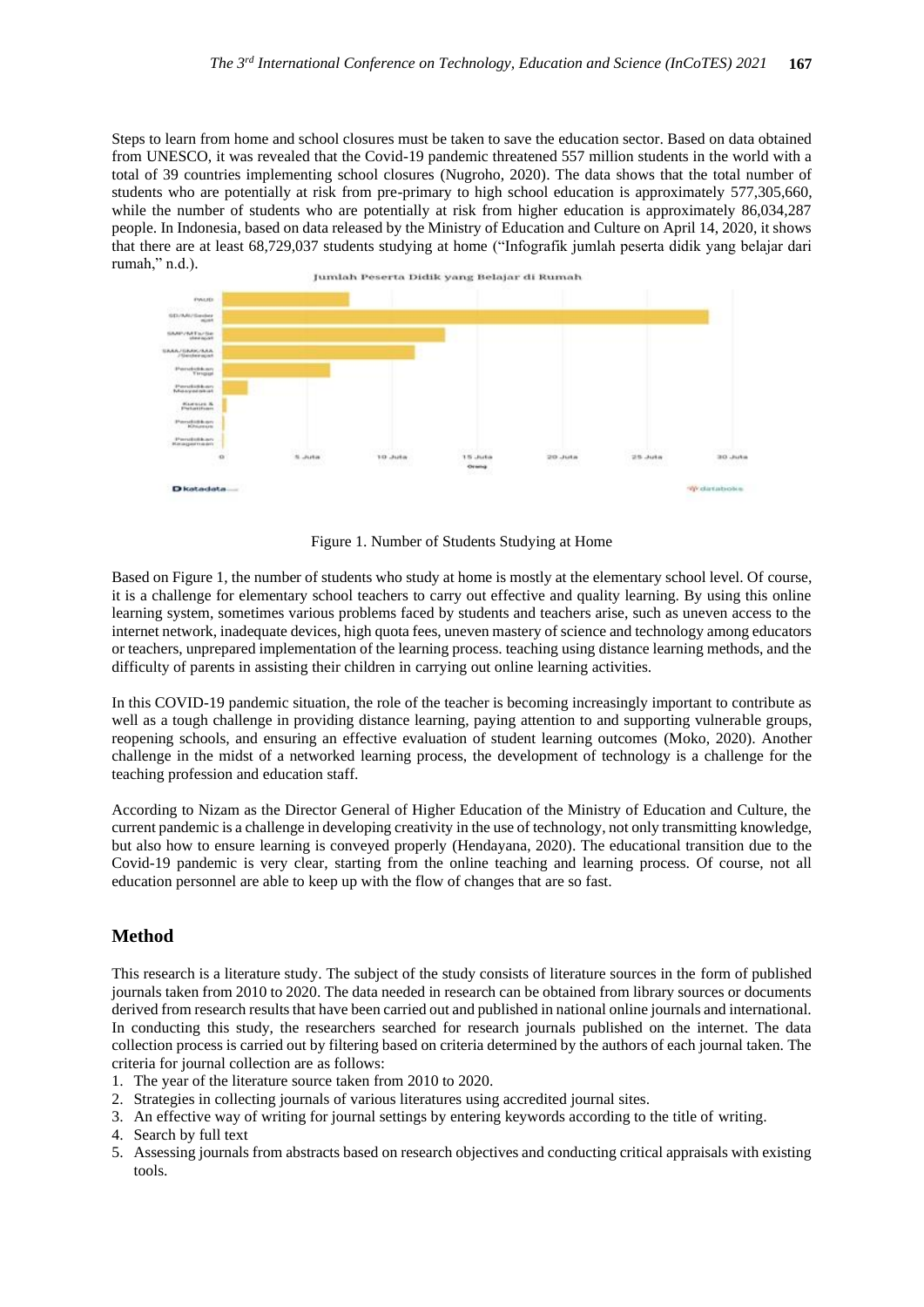Systematically the steps in writing a literature review are as follows:



The data that has been obtained will be analyzed so that conclusions can be drawn. In this study using the analysis of the Miles and Huberman model, which suggests that the activities in qualitative data analysis are carried out interactively and take place continuously until complete, so that the data is saturated (Ridder, Miles, Michael Huberman, & Saldaña, 2014). Activities in data analysis, namely data reduction, data display, and conclusion drawing/verification.

#### **Results and Discussion**

The results of this study are presented by explaining the answers to the study questions and arranged according to the order of the study questions, namely, what is the role of teachers in online learning during the Covid-19 pandemic? The teacher's role is so complex that it must be realized by the teacher himself to advance his students. The role of the teacher cannot be replaced by technology. During the Covid-19 pandemic, educators and students are required to carry out online learning. Although face-to-face learning has many advantages, educators must continue to maximize online learning so that the teaching and learning process continues (Alea, Fabrea, Roldan, & Farooqi, 2020; Code, Ralph, & Forde, 2020; Fauzi & Sastra Khusuma, 2020). All things must have benefits and challenges in implementing it, including online learning, it requires teacher creativity in utilizing existing infrastructure, systems and applications, including platforms provided by the government. Online learning as a distance learning method is a new normal era for the world of education in Indonesia because so far online learning has only been limited to concepts and technical learning tools. Of course this requires teachers to transform in improving their pedagogical competence regarding online learning.

In the era of the Covid-19 pandemic, education must continue to be carried out so that students can study quietly and safely. The spearhead of the learning process that continues to run well is the need for the role of teachers who are able to understand the current situation. Several teacher roles are needed during the Covid-19 pandemic, namely (Herrie Kurniawan, 2020; Kraft, Simon, & Lyon, 2021; Sohlehuddin, 2021; van der Spoel, Noroozi, Schuurink, & van Ginkel, 2020):

Motivator, motivation is needed in every child's learning activities. Motivation is an inseparable part of the world of education. One of the success factors of students in the learning process is the presence of motivation. During the Covid-19 pandemic, the motivation and encouragement of teachers to students is very much needed so that they remain enthusiastic about learning without any burden. Teachers must continue to give positive advice so that students are not afraid and phobic of the Covid-19 pandemic. Encouragement to keep the spirit of learning so that students are not stressed by the current situation and conditions.

Facilitator, the success of students in learning is the main goal of the teacher's role in teaching. In order for student learning to continue to be successful during the pandemic, teachers are required to facilitate their students to continue to study comfortably and safely, not only by giving assignments that can burden their students in learning. The teacher's task is not only to convey information to students, but also to be a facilitator whose job is to provide ease of learning in a pleasant, happy, enthusiastic, not anxious, and eager to express opinion openly. Feeling excited, enthusiastic, not anxious, and daring to express opinions openly is the basic capital for students to grow and develop into human beings who are ready to adapt, face various possibilities, and enter the era of globalization which with various challenges. Thus, what is referred to as a facilitator is that teachers must prepare themselves in any circumstances, including in the current pandemic situation. If there are students who cannot take lessons in class and are required to learn online, the teacher must be able to facilitate the online learning. If students cannot go online, one example is the teacher can go to students' homes or students who come to the teacher's house.

Transformation, learning during the Covid-19 pandemic requires teachers to change the learning paradigm from the on-site learning process to online. Usually face-to-face becomes face-to-screen. All interactions are all digital. The internet network and of course the existence of quotas are the backbone of all these processes. The conditions of Work from Home and Study from Home force all parties to maximize the learning process. Thus, teachers must be able to transform this situation into a new challenge in the world of digital-based education. Teachers must be able to innovate the needs of students by optimizing online-based learning.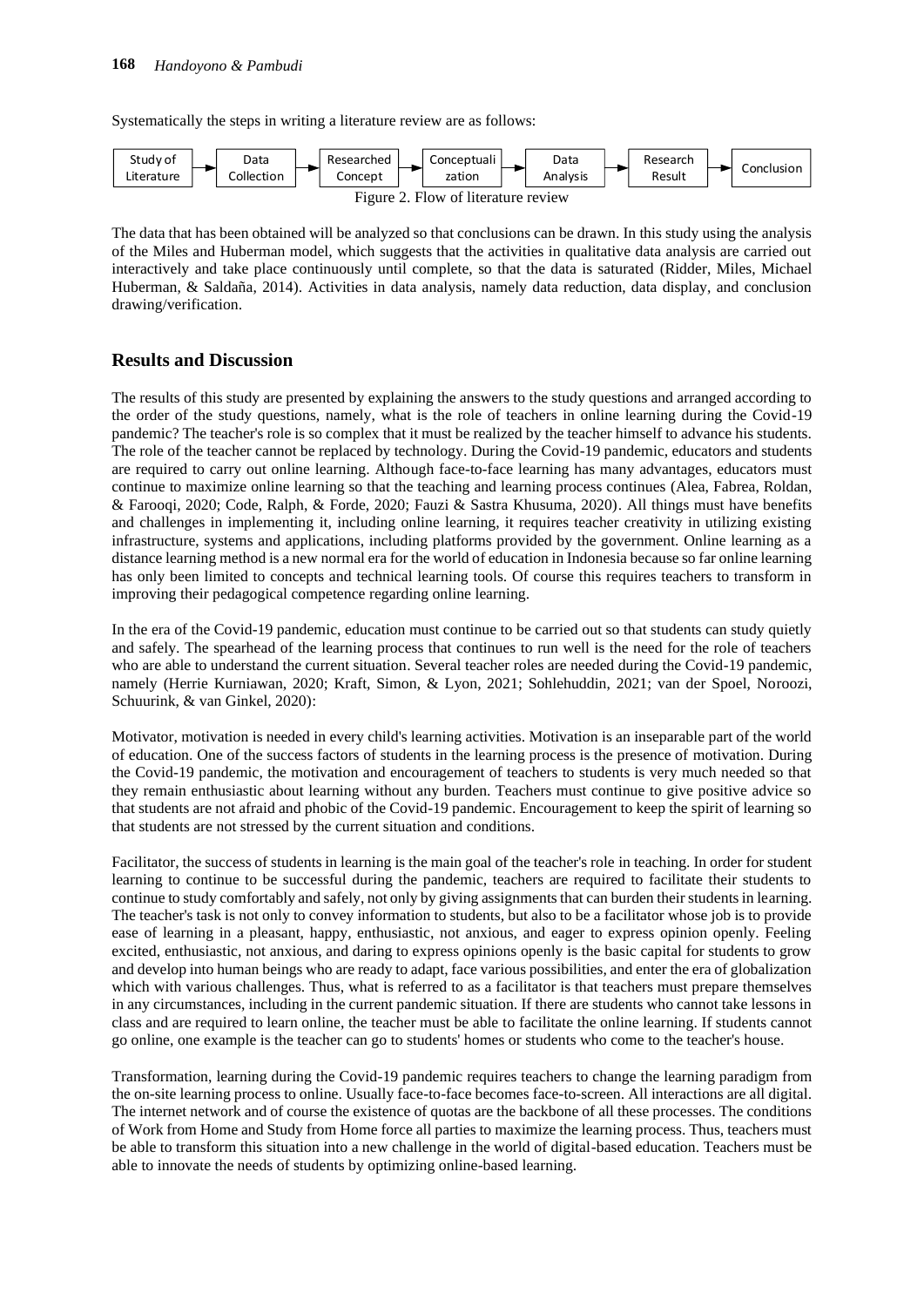Adaptation, in the past, teachers taught by explaining and students listening, the teacher took notes. However, during the pandemic, teachers are expected to be able to adapt to situations and conditions. The online learning process requires teachers to master technology. Teachers must be innovative towards media and methods that are constantly evolving. In accordance with the current situation, teachers should master several ways to learn online, for example via zoom, google classroom, whatsapp, and so on. The method applied will also be different from usual because learning does not take place "face to face". Teachers must be smart in choosing the methods that will be used in the online learning process.

In the Covid-19 pandemic situation, teachers now have and are required to carry out many additional roles and demands for competence. Including the following; 1) Ability to innovate, utilize various digital tools, conduct online classes, implement curriculum that strengthens multidisciplinary and collaborative models in teaching and learning; 2) Ability to reorganize accountability, determine methods in the assessment process; 3) the ability to provide education that helps students develop academically, physically and psychologically, by balancing old knowledge with digital mechanisms; 4) Ability to provide equal education and teaching, including for the most vulnerable; 5) communication skills to synergize the views and visions of children's education process with school principals including parents/families (Darazha, Lyazzat, Ulzharkyn, Saira, & Manat, 2021; Hindun, Husamah, Nurwidodo, Fatmawati, & Fauzi, 2021; König, Jäger-Biela, & Glutsch, 2020).

The COVID-19 pandemic has had an impact on the world of education, this outbreak has hampered teaching and learning activities that usually take place face-to-face, which have now turned into online learning. Online learning can be used as a distance learning solution when a natural disaster occurs. As happened when the government set a social distancing policy. Social distancing is implemented by the government in order to limit human interaction and prevent people from crowding in order to avoid the spread of the Covid-19 virus. This policy makes teaching and learning activities in the face-to-face context temporarily suspended. The government replaces learning with an online learning system through existing online learning applications. With this policy, online learning, which was previously not optimally implemented, becomes the only choice of form of learning. There are big challenges in implementing the online learning model. Learning using new technologies has been going on for decades. However, it can be said that the transformation impact as expected has not been achieved.

The emergence of an online learning system as a form of utilizing telecommunications technology for learning activities in the midst of the Covid-19 pandemic is an effective strategy so that the learning process continues even though it is from different places. The term online is an acronym for "in the network". So online learning is an online learning method or done via the internet. In implementing online learning as a form of distance learning for students, it is obligatory to prioritize the principles, namely: 1) No harm, where online learning does not create more stress and anxiety for students and their families, and 2) Realistic, effective learning implemented by online teachers have realistic expectations of the learning objectives to be achieved.

The implementation of online learning is not without problems. In some countries, it is reported that among those who adopt online learning, the average actual benefits are much smaller than expected. Network problems, lack of training, and lack of awareness are stated as the main challenges faced by educators. Lack of awareness was stated as the most important reason for those not adopting online learning followed by lack of interest and doubts about the usefulness of online learning. Lack of presence, lack of personal touch, and lack of interaction due to connectivity issues were found to be significant drawbacks of online learning (Arora & Srinivasan, 2020; Pokhrel & Chhetri, 2021). The obstacles that most often arise during the implementation of online learning are internet packages that are not owned by students, limited internet access by lecturers and students, and unfamiliarity with online learning (Gunawan, Suranti, & Fathoroni, 2020).

The internet for online learning is like the heart for the human body, if the heart does not beat then humans will die. If the internet does not exist, online learning cannot be carried out. Advances in learning technology must be supported by adequate facilities and infrastructure, such as the distribution of the internet network to existing schools to remote villages. Obstacles faced in online learning, especially during the Covid-19 pandemic, include the need for a stable internet network, large internet needs, uneven internet coverage and the ability of human resources to use online learning technology.

In this regard, the transition to online learning is certainly not a perfect solution. Internet is a problem for the majority of people. No internet hence no online learning. The instability of the internet network connection is certainly very disturbing learning, especially if online learning is taking place. Online learning has obstacles/ constraints both from the aspect of human resources and infrastructure. Network limitations, lack of training, lack of awareness, and interest were stated as the main challenges faced.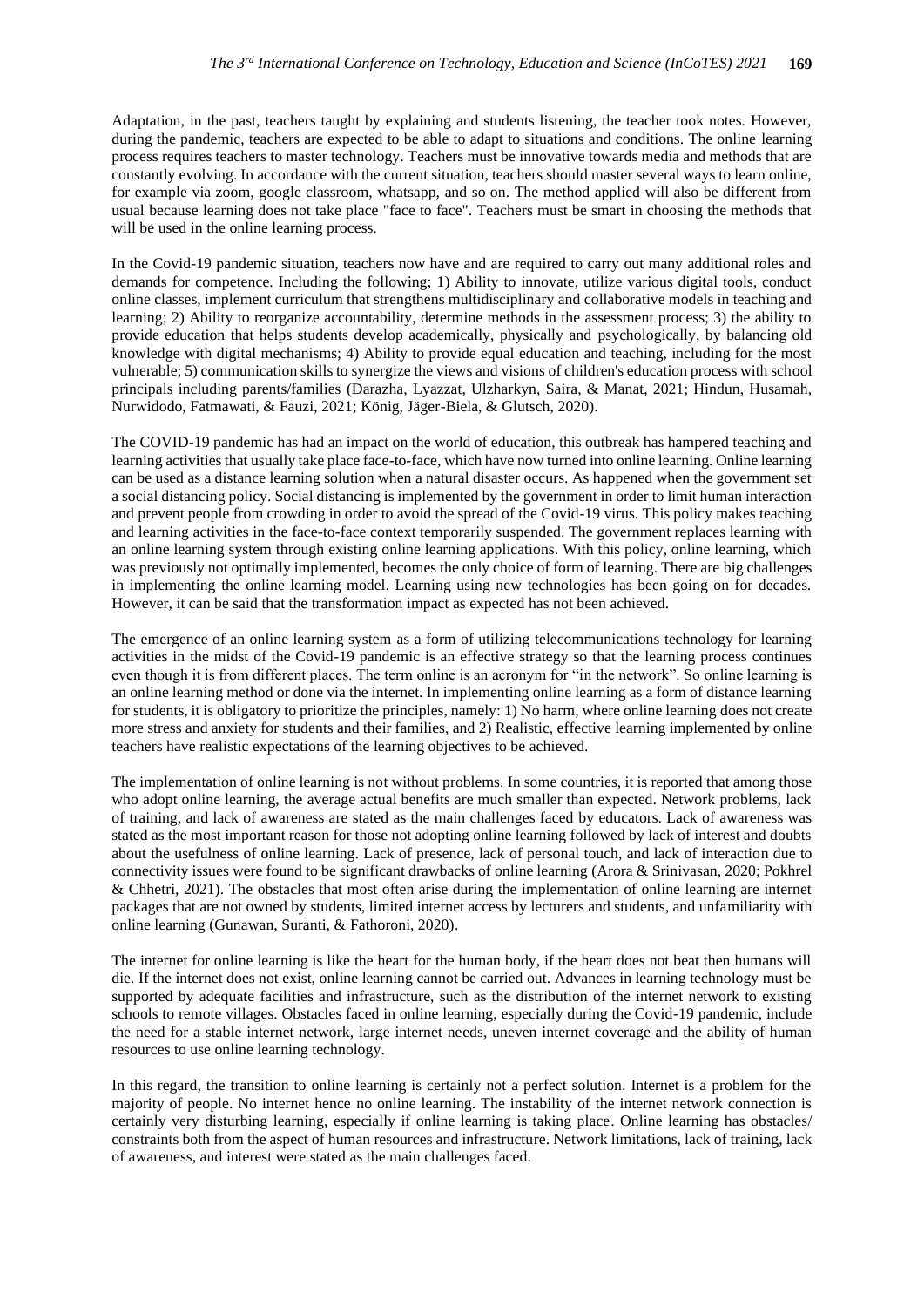## **Conclusion**

During the Covid-19 pandemic, schools and teachers implemented government policies to carry out learning from home. The role of teachers as educators must be able to adapt to the digital world so that learning can continue even in a pandemic. All learning success is still determined by the role of the teacher, technology is present only as a complement in the learning process. Online learning cannot be separated from obstacles, both in terms of human resources and facilities and infrastructure. Network limitations, lack of training were stated as the main challenges faced. A number of areas in Indonesia online learning is not running optimally, especially in remote areas with limited technology and networks. The readiness of school infrastructure, the ability of teachers to teach, and the availability of facilities are other issues in the implementation of online learning in Indonesia.

## **Recommendations**

The role of teachers in online learning during the COVID-19 pandemic has many tasks and roles. Good communication, collaboration, cooperation and coordination are needed. The competence of teachers is the main determinant of the success of the online learning process so they must continue to enrich their competencies and skills. Related parties also need to evaluate the online learning so that its objectives can be achieved optimally.

#### **References**

- Alea, L. A., Fabrea, M. F., Roldan, R. D. A., & Farooqi, A. Z. (2020). Teachers' Covid-19 awareness, distance learning education experiences and perceptions towards institutional readiness and challenges. *International Journal of Learning, Teaching and Educational Research*, Vol. 19. https://doi.org/10.26803/ijlter.19.6.8
- Arora, A. K., & Srinivasan, R. (2020). Impact of pandemic covid-19 on the teaching learning process: A study of higher education teachers. *Prabandhan: Indian Journal of Management*, *13*(4). https://doi.org/10.17010/pijom/2020/v13i4/151825
- Code, J., Ralph, R., & Forde, K. (2020). Pandemic designs for the future: perspectives of technology education teachers during COVID-19. *Information and Learning Science*, *121*(5–6). https://doi.org/10.1108/ILS-04- 2020-0112
- Darazha, I., Lyazzat, R., Ulzharkyn, A., Saira, Z., & Manat, Z. (2021). Digital Competence of a Teacher in a Pandemic. *2021 9th International Conference on Information and Education Technology, ICIET 2021*. https://doi.org/10.1109/ICIET51873.2021.9419644
- Fauzi, I., & Sastra Khusuma, I. H. (2020). Teachers' Elementary School in Online Learning of COVID-19 Pandemic Conditions. *Jurnal Iqra' : Kajian Ilmu Pendidikan*, *5*(1). https://doi.org/10.25217/ji.v5i1.914
- Gunawan, Suranti, N. M. Y., & Fathoroni. (2020). Variations of Models and Learning Platforms for Prospective Teachers during the COVID-19 Pandemic Period. *Indonesian Journal of Teacher Education*, *1*(2).
- Hendayana, Y. (2020). Tantangan Dunia Pendidikan di Masa Pandemi. Retrieved from Kemdikbud website: https://dikti.kemdikbud.go.id/kabar-dikti/kabar/tantangan-dunia-pendidikan-di-masa-pandemi/
- Herrie Kurniawan. (2020). THE ROLE OF TEACHERS AND STUDENTS IN DEALING WITH EDUCATION IN THE PANDEMIC TIME OF COVID-19. *SOSIOEDUKASI : JURNAL ILMIAH ILMU PENDIDIKAN DAN SOSIAL*, *9*(2). https://doi.org/10.36526/sosioedukasi.v9i2.1049
- Hindun, I., Husamah, H., Nurwidodo, N., Fatmawati, D., & Fauzi, A. (2021). E-learning in COVID-19 Pandemic: Does it challenge teachers' work cognition and metacognitive awareness? *International Journal of Instruction*, *14*(3). https://doi.org/10.29333/iji.2021.14332a
- Infografik jumlah peserta didik yang belajar dari rumah. (n.d.). Retrieved from 2020 website: Katadata.co.id
- König, J., Jäger-Biela, D. J., & Glutsch, N. (2020). Adapting to online teaching during COVID-19 school closure: teacher education and teacher competence effects among early career teachers in Germany. *European Journal of Teacher Education*, *43*(4). https://doi.org/10.1080/02619768.2020.1809650
- Kraft, M. A., Simon, N. S., & Lyon, M. A. (2021). Sustaining a Sense of Success: The Protective Role of Teacher Working Conditions during the COVID-19 Pandemic. *Journal of Research on Educational Effectiveness*. https://doi.org/10.1080/19345747.2021.1938314